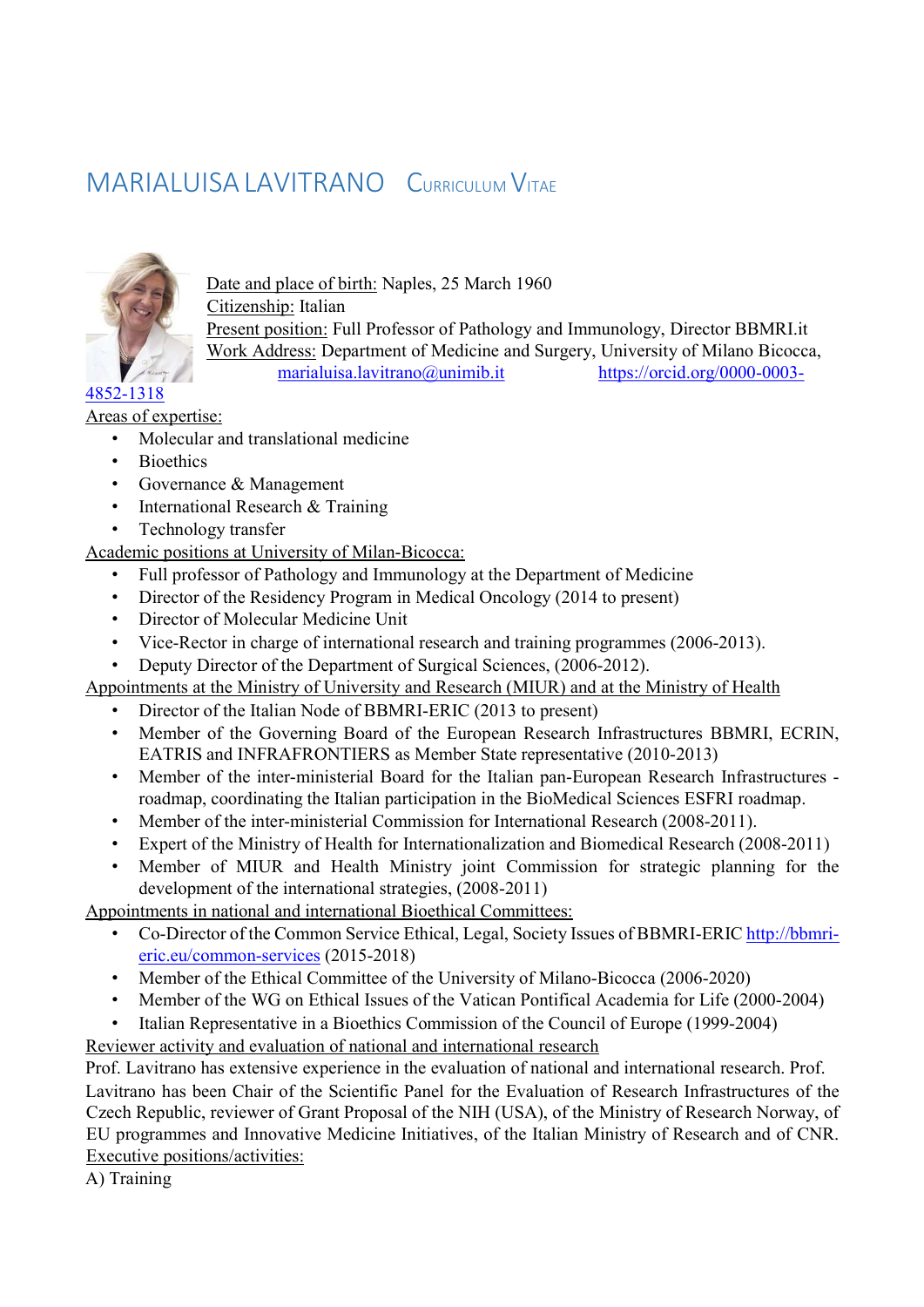- Director of the Executive Master in Management of Research Infrastructure http://www.emmri.unimib.it a unique international management development programme tailored to the specific needs of Research Infrastructures (2015 to present).
- Coordination and management of the participation of the University of Milano-Bicocca to

 1 European and international programs (FP6, FP7, LLP-Erasmus, Tempus IV, EACEA, Atlantis, Marco Polo), and to joint degree courses BSc and PhD) with Partner University (2006-2013). B) Research

- Director of the Molecular Medicine Unit (1991 to present).
- Scientific Director of BiOnSil srl, Spin Off of the University of Milan-Bicocca (2010-2013).
- Director of the Italian Node of BBMRI-ERIC (2013 to present) including 90 biobanks, 33 Research Institutes, 19 Universities, 45 Hospitals, 290 research groups, https://www.bbmri.it.

## C) Management

- Co-chair of the Management Committee of the European Research Infrastructure BBMRI-ERIC (2014-2018) including the National Nodes of 19 Member States https://www.bbmri-eric.eu/
- Member of the BoD of the Italian Foundation for Cancer Research (FIRC) (since 2016) https://www.fondazionefirc.it/
- Member of the BoD of the Research Institute Biogem (since 2011) https://www.biogem.it/
- Deputy Director of the Department of Surgical Sciences, (2006-2012) of the University of Milano-Bicocca Teaching activity:

Professor Lavitrano has continuously carried out teaching activities (Pathology, Immunology, Oncology) (2001 to present) in B.Sc., MSc, PhD and Medical Specialization Courses. As vice-rector for international affairs (2006-2013) she was responsible of the international teaching and research activities and coordinated Faculty, Staff and Students training and mobility.

## Research activity:

Prof. Lavitrano has a long-standing experience in managing R&D projects and carried out cutting edge research projects, in particular with leading roles in 8 European funded projects within H2020 programs for research infrastructures (RItrain, ID: 654156; ADOPT-BBMRI-ERIC, ID 676550; ID-EPTRI, ID: 777554; OPERAS-P, ID: 871069, CREMLINPlus, ID 871072; INSTAND-NGS4P, ID 874719; BIGPICTURE, ID 945358, RItrainPlus, ID101008503). The research activity of Prof. Lavitrano is mainly focused on molecular medicine through a translational approach which involves production and management of massive research data and their transfer in clinical practice also through numerous international collaborations, with an eye on ethical, social and legal issues and requirements, and the higher standards in data protection and integrity.

## Technology transfer and Spin off

In 2010 Prof. Lavitrano participated in the creation of Bionsil s.r.l. a new company founded as a spin-off of Milano Bicocca University of which she has been CEO and Scientific Director. Prof. Lavitrano is coauthor of 12 international patents in the field of oncology and biotechnology applied to medicine. Achievements and awards for the research activities

The research activity of Prof. Lavitrano has had a high impact in the scientific community.

Prof. Lavitrano has been selected as a testimonial of European women scientists in the European project TWIST (Towards Women in Sciences and Technology, http://www.the-twist-project.eu).

## International collaborations and experiences:

Prof. Lavitrano has and has had research experience as Vising Scientist and Visiting Professor in foreign institutions with important international collaborations (Medical School, University of Athens (20092013); Center of Immunobiology (1999-2011) and Laboratory of Reproductive Biology (1993- 1998) Harvard Medical School, Boston; Institut für Zellbiologie, Universität Witten / Herdecke (2005